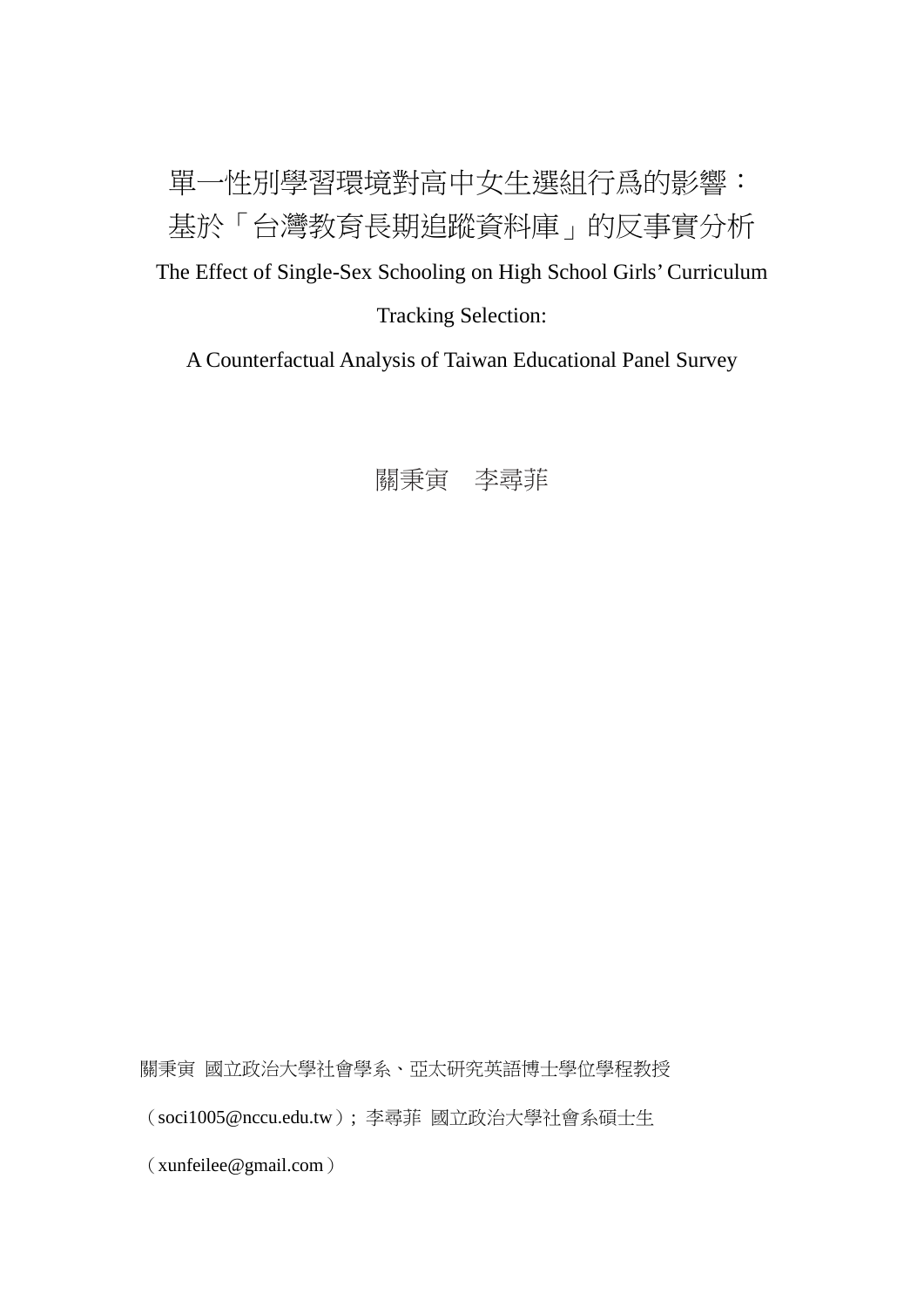## 中文摘要

本研究使用「臺灣教育長期追蹤資料庫」第二波(2003)國三與第三波 (2005)高二的 CP 追蹤數據,採用反事實模型框架下的傾向分數配對法估計 單一性別環境對臺灣高中女生選組行爲(自然組/社會組)的因果效應。使用 學生進入高中前的國三資料,本研究在學生因素,家庭因素和學校、班級因素 三個方面充分平衡處置組(進入女校)和控制組(進入男女合校)的樣本,使 配對樣本之間除了進入女校或進入男女合校之外,在以上三個方面儘可能相 等,嘗試克服觀察性數據因選擇性偏誤問題對因果效應的估計帶來的阻礙。結 果顯示,在進行傾向分數配對後,處置組和控制組之間達到了較好的平衡,進 入女校的女生與進入男女合班的男女合校中的女生相比,女校顯著地促進了高 中女生選自然組的機率,然而該效應在數學成績水平不同的女生中存在異質 性,女校顯著地促進了數學成績處於高水平的女生的選擇自然組的行爲。作爲 教育分流的重要組成部分,臺灣高中生選組行爲的性別隔離長期存在,選組行 爲與學生未來大學科系選擇和職業選擇關係密切,自然組中低比例的女生組成 顯現出隱藏的教育機會不平等。該現象長期存在的背後因素,除了學生個人因 素和學生家庭背景因素帶來的影響,本研究關注學校這一角色對高中女生選組 行爲的影響。

關鍵詞:單一性別環境、傾向分數配對、反事實分析、教育分流、台灣教育長 期追蹤資料庫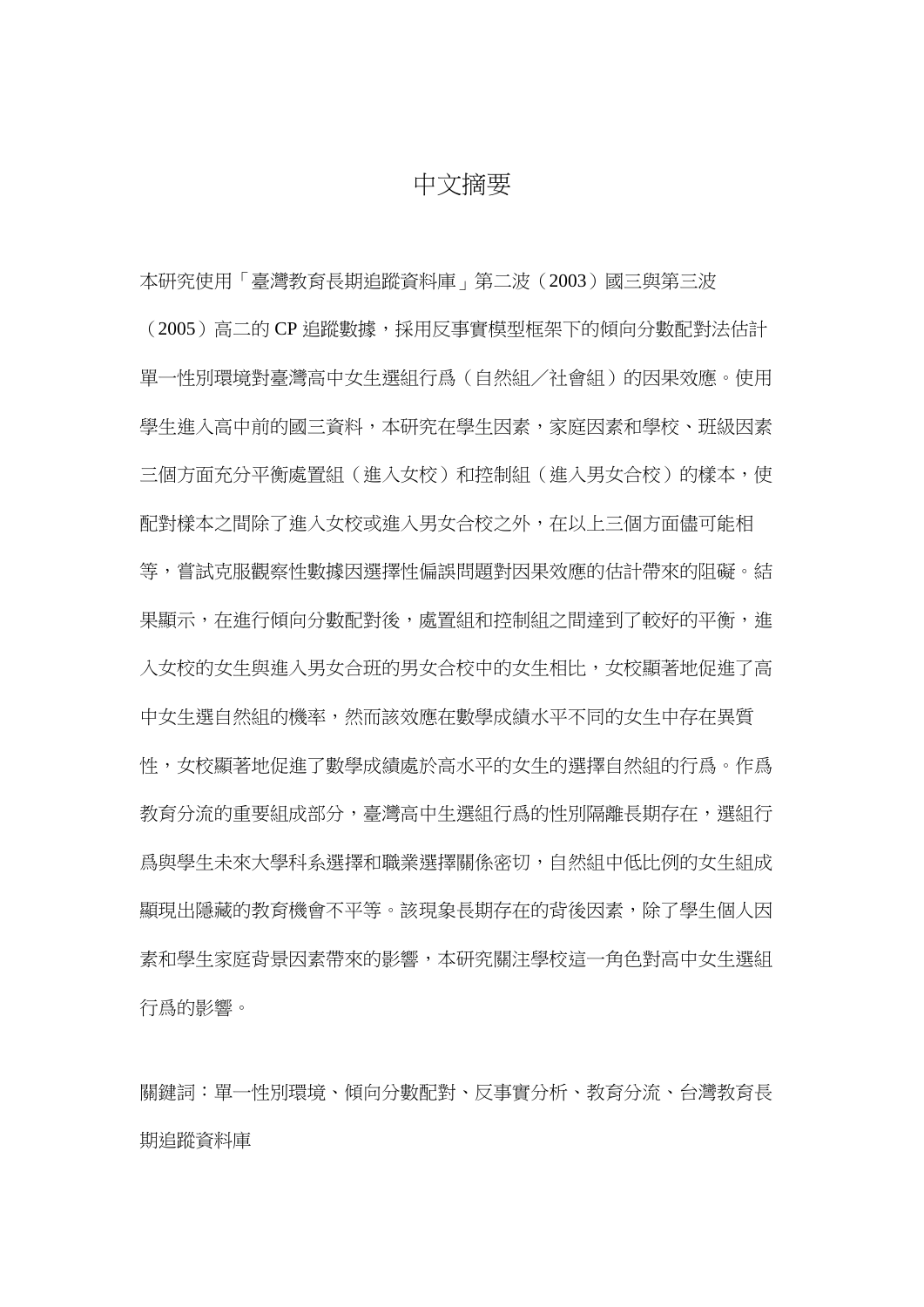## ABSTRACT

Based on the Taiwan Educational Panel Survey's core panel data from wave 2 (junior high school/9th grade) and wave 3 (high school/11th grade), researcher applies the propensity score analysis in counterfactual framework to study the causal effect of single-sex schooling on high school girls' curriculum tracking (science track or humanity track) selection. Observational data always be the obstacles of making the causal analysis because it's lacking random assignment and being under threat of selection bias and unobserved variables. Using the pretreatment variables from students in 9th grade, students in the treatment group were matched with those in control groups by the individual factors, family factors and school, classroom environment factors. After matching, students come from different groups are supposed to be relatively equivalent on all the matching variables except for attending single-sex school or not. The researcher can make suitable comparison and prediction between well-matched samples. The result shows that more girls in single-sex high schools tend to choose science track. Effect of single-sex schooling is not the same among girls with different level of math scores. It benefits girls with top math performance significantly. As an important part of the educational tracking system, alternative curriculum tracking selection in Taiwan high school is worth noteworthy. The long lasting gender segregation is closely associated with students college major as well as occupation selection and it reveals the hidden educational inequality between gender. Other than focusing on the individual and family background effect on high school girls' curriculum tracking selection, this study highlights the school effect on it.